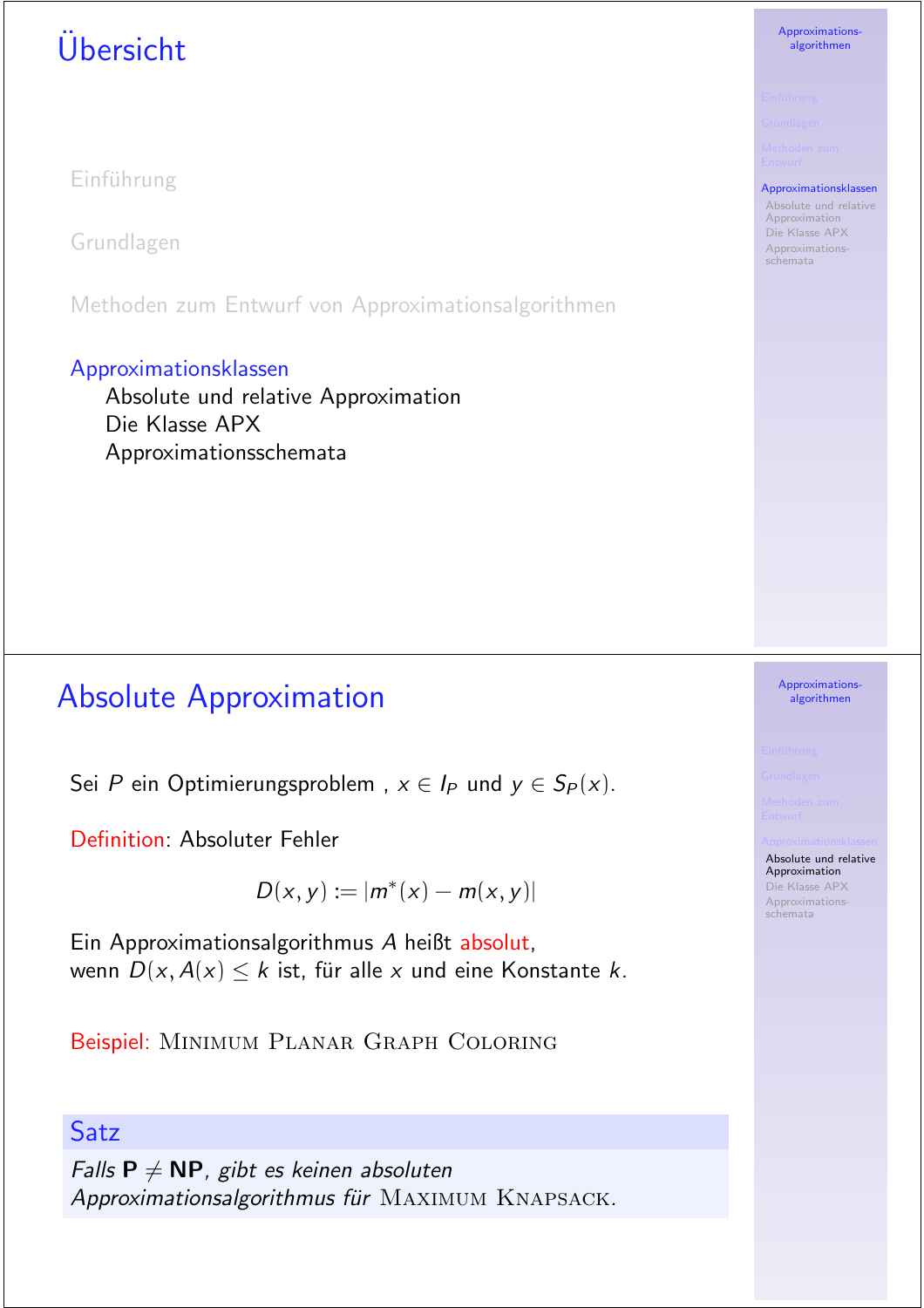## **Relative Approximation**

Definition: Performanz:

$$
R(x,y) := \max\left(\frac{m(x,y)}{m^*(x)}, \frac{m^*(x)}{m(x,y)}\right)
$$

**Relativer Fehler:** 

$$
E(x, y) := \frac{|m^*(x) - m(x, y)|}{\max(m^*(x), m(x, y))} = 1 - \frac{1}{R(x, y)}
$$

Für  $r > 1$  ist ein r-Approximationsalgorithmus ein Algorithmus A, der für jedes  $x \in I_P$  ein  $A(x) \in S_P(x)$  mit  $R(x, A(x)) \le r$  liefert.

 $P$  heißt  $r$ -approximierbar, falls es einen  $r$ -Approximationsalgorithmus für  $P$  gibt.

## Die Klasse APX

**APX** ist die Klasse aller Optimierungsprobleme  $P \in \mathbb{N}$ PO, die r-approximierbar für ein  $r \geq 1$  sind.

$$
\mathsf{PO}\subseteq\mathsf{APX}\subseteq\mathsf{NPO}
$$

APX enthält NP-schwere Probleme, z.B. MAXIMUM KNAPSACK, also

 $P \neq NP \implies PO \subsetneq APX$ 

**MAXIMUM SAT** 

| Instanz: | CNF $D_1 \wedge \ldots \wedge D_m$ in Variablen $x_1, \ldots, x_n$ |
|----------|--------------------------------------------------------------------|
| Lösung:  | Bewertung $\alpha : \{x_1, \ldots, x_n\} \rightarrow \{0, 1\}$     |
| Maß: I   | Anzahl der erfüllten Klauseln $\# \{i; \alpha \models D_i\}$       |

MAXIMUM SAT  $\in$  APX.

Approximationsalgorithmen

Absolute und relative

Approximation Die Klasse APX Approximationsschemata

> Approximationsalgorithmen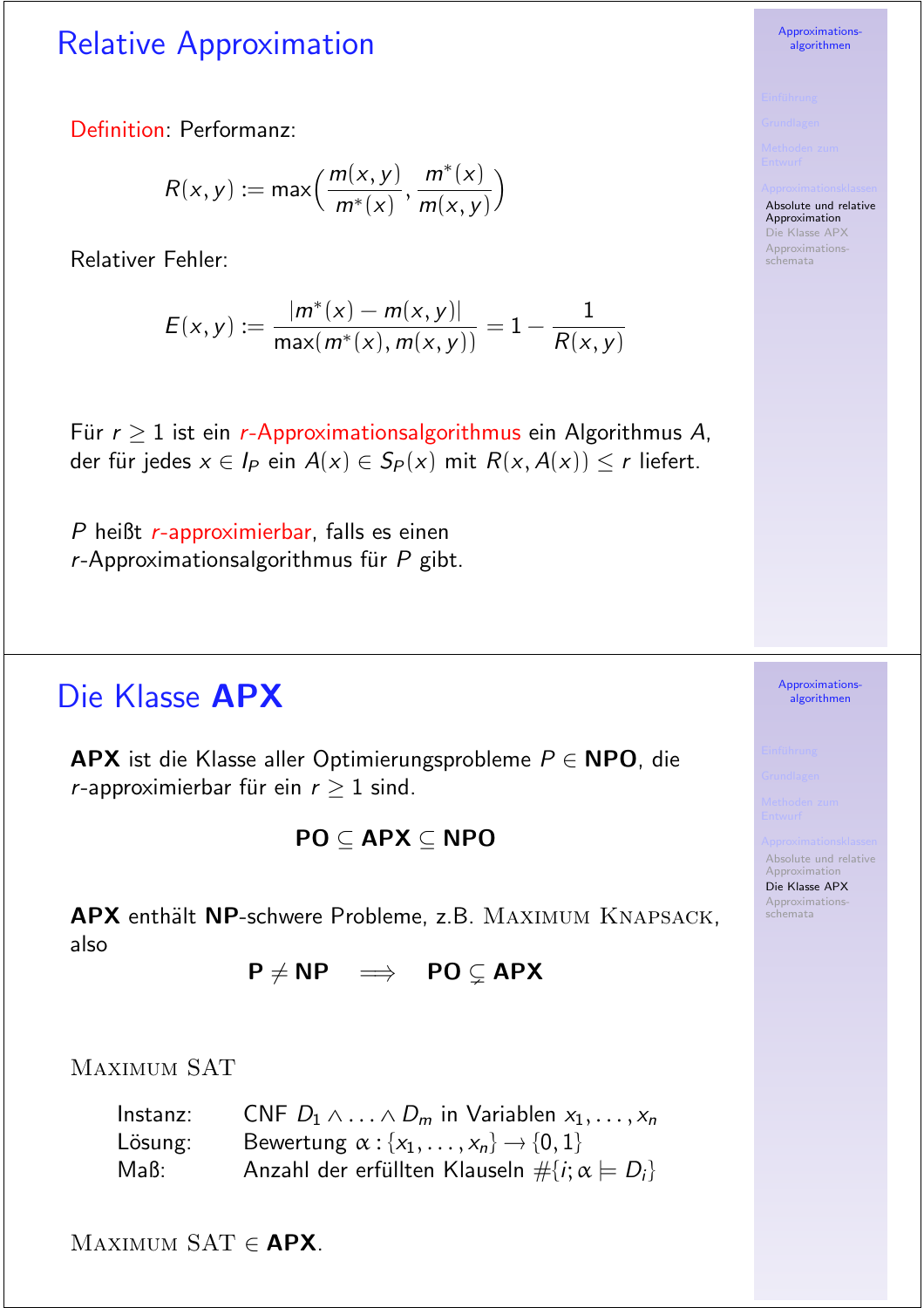# Traveling Salespersons revisited

#### **Satz**

MINIMUM TRAVELING SALESPERSON  $\notin$  APX, au $\beta$ er wenn  $P = NP$ .

#### Also gilt:

#### $P \neq NP \implies PO \subsetneq APX \subsetneq NPO$

## Euler-Tour

Multigraph: kann parallele Kanten haben.

Euler-Tour: geschlossener Weg, der jede Kante genau einmal durchläuft.

### Satz (Euler)

Es gibt eine Euler Tour gdw. für alle Knoten v deg v gerade ist.

Euler-Tour kann in polynomieller Zeit berechnet werden.

#### Approximationsalgorithmen

Absolute und relative Approximation

Die Klasse APX Approximationsschemata

#### Approximationsalgorithmen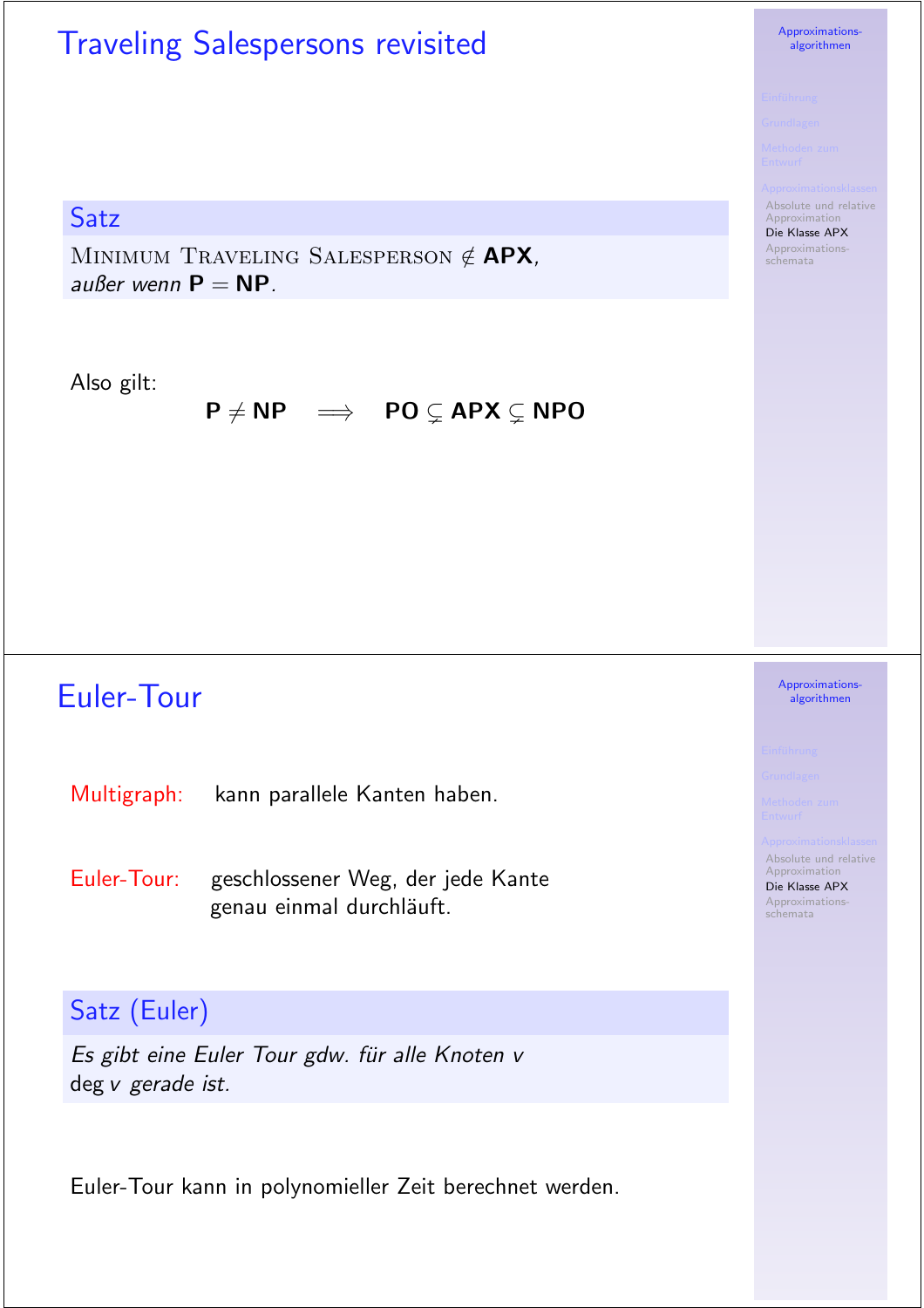## TSP-Tour aus Euler-Tour

Sei  $V = \{c_1, \ldots, c_n\}$  mit  $D \in \mathbb{R}^{n \times n}$  Instanz von METRIC TSP

Sei  $G = (V, E)$  Euler'scher Graph auf V.

Lemma

Aus Euler-Tour in G extrahiert man TSP-Tour  $\pi$  mit

$$
m(\pi) \leq \sum_{\{c_i,c_j\} \in E} d(i,j)
$$

## Minimale Spannbäume

MINIMUM SPANNING TREE

Instanz: zusammenhängender Graph  $G = (V, E)$ , Kantengewichte  $w : E \to \mathbb{N}$ 

Lösung: Spannbaum  $T \subseteq E$ 

Maß: Gesamtgewicht  $\sum w(e)$ e∈T

#### **Satz**

MINIMUM SPANNING TREE ist in PO.

#### Approximationsalgorithmen

Approximationsalgorithmen

Absolute und relative Approximation Die Klasse APX Approximationsschemata

schemata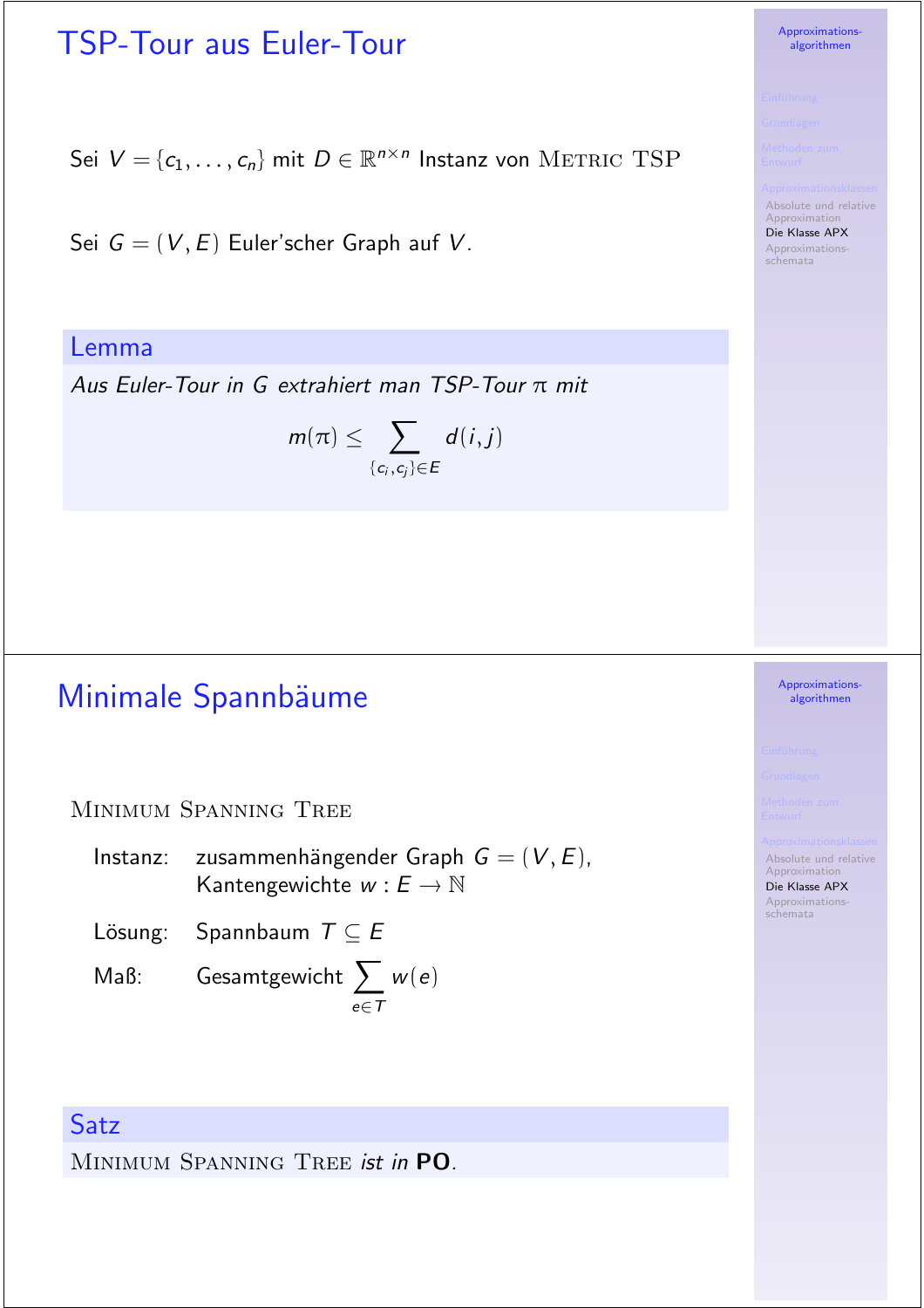# Ein 2-Approximationsalgorithmus

- Berechne minimalen Spannbaum  $T$
- verdoppele jede Kante in  $T$
- berechne eine Euler-Tour in diesem Graphen
- Extrahiere daraus eine TSP-Tour

Satz Für den Wert  $m_A(x)$  der so gefundenen Tour gilt:

 $m_A(x) \leq 2m^*(x)$ 

Korollar: MINIMUM METRIC TRAVELING SALESPERSON  $\in$  APX

### Matchings in gewichteten Graphen

Matching in  $G = (V, E)$ : Teilmenge  $M \subseteq E$  mit

 $e_1 \cap e_2 = \emptyset$  für alle  $e_1, e_2 \in E$ 

Matching M ist perfekt, wenn  $|M| = |V|/2$ .

MINIMUM WEIGHT PERFECT MATCHING

Graph  $G = (V, E)$ , der ein perfektes Matching hat Instanz: Kantengewichte  $w : E \to \mathbb{N}$ 

Lösung: Perfektes Matching  $M \subseteq E$ 

Gesamtgewicht  $\sum w(e)$  $MaB$ :

#### Satz

MINIMUM WEIGHT PERFECT MATCHING ist in PO.



Absolute und relative Approximation

Die Klasse APX Approximationsschemata

> Approximationsalgorithmen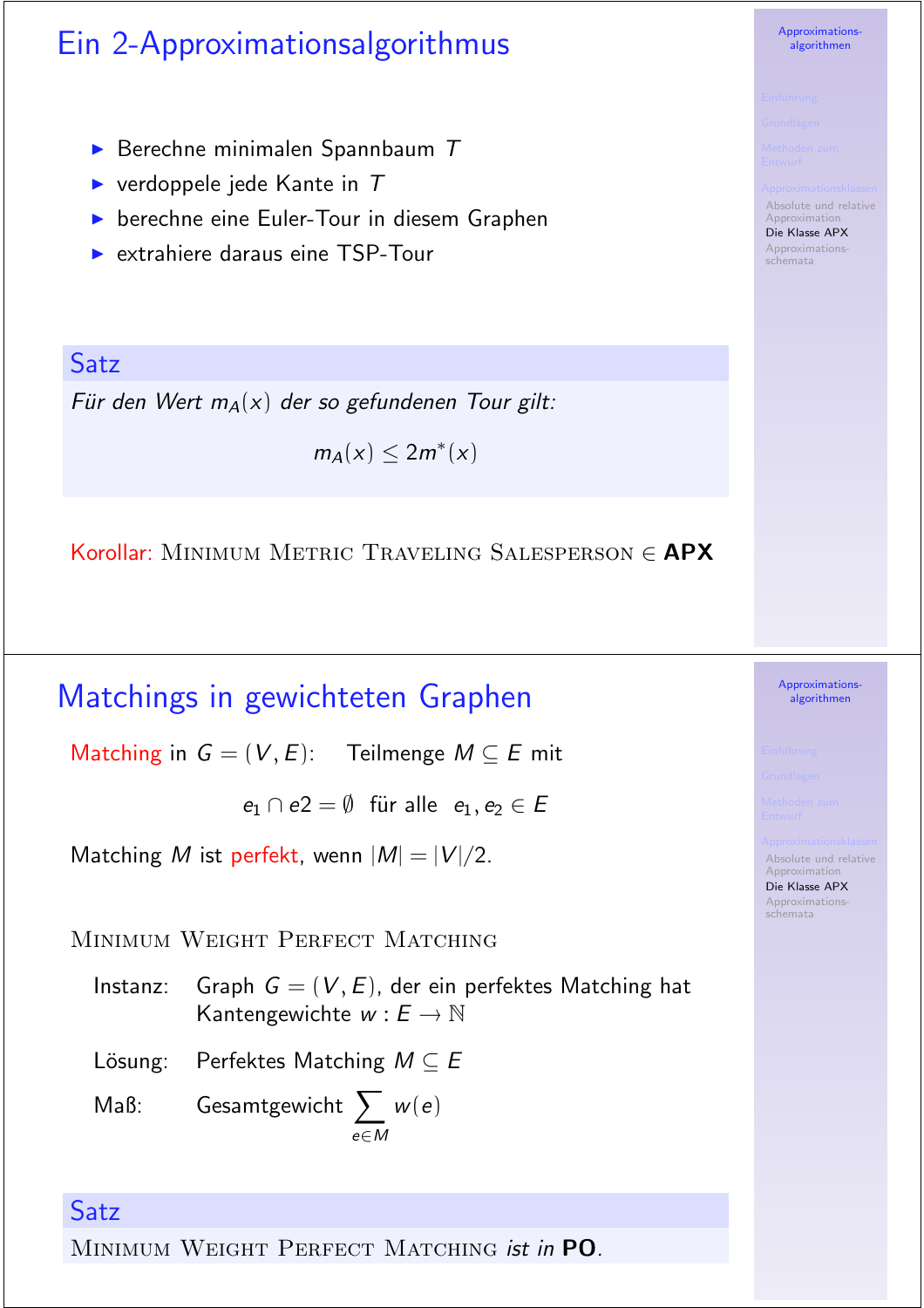## Christofides' Algorithmus

- Berechne minimalen Spannbaum  $T$
- Sei U die Menge der Knoten mit ungeradem Grad in  $T$
- $\triangleright$  berechne perfektes Matching M minimalen Gewichts auf U
- berechne eine Euler-Tour in  $T \cup M$
- Extrahiere daraus eine TSP-Tour

#### Satz

Für den Wert  $m<sub>C</sub>(x)$  der von Christofides' Algorithmus gefundenen Tour gilt:

$$
m_A(x) \leq \frac{3}{2}m^*(x)
$$

### Approximationsschemata

Ein Approximationsschema für P ist ein Algorithmus A mit

- Eingabe:  $x \in I_P$  und  $1 < r \in \mathbb{Q}$
- Ausgabe:  $A(x, r) \in S_P(x)$
- Performanz:  $R(x, A(x, r)) \leq r$
- laufzeit:  $|x|^{O(1)}$

**PTAS** ist die Klasse aller Optimierungsprobleme in NPO, für die es ein Approximationsschema gibt.

#### $PO \subset PTAS \subset APX \subset NPO$

PTAS enthält NP-schwere Probleme (z.B. MAXIMUM KNAPSACK):

 $P \neq NP \implies PO \subset P \text{TAS}$ 

Approximationsalgorithmen

Absolute und relative Approximation Die Klasse APX Approximationsschemata



Absolute und relative

Approximation Die Klasse APX Approximationsschemata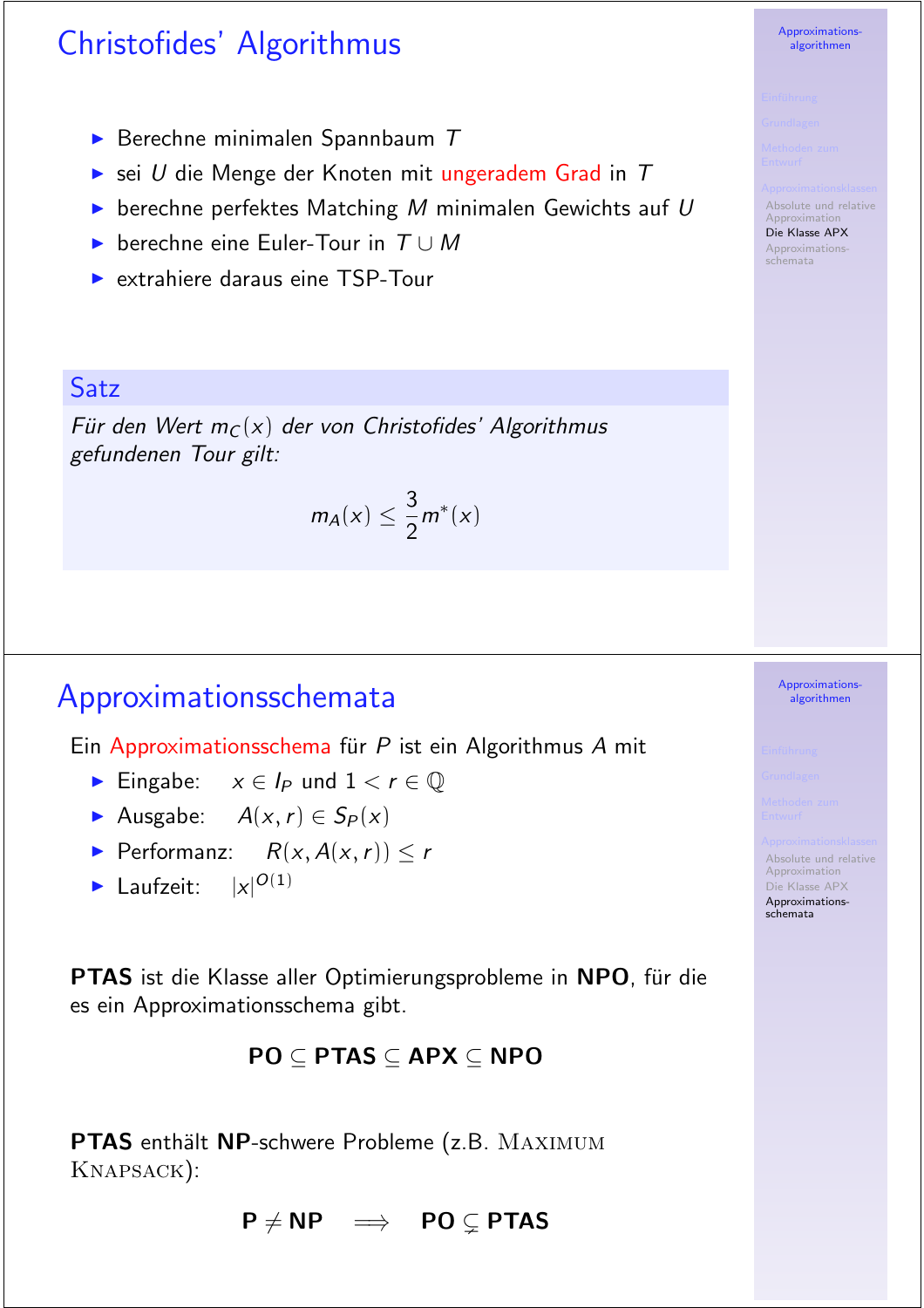## Beispiel: ein Approximationsschema

#### MINIMUM PARTITION

| Instanz: | Menge $X = \{x_1, \ldots, x_n\}$             |
|----------|----------------------------------------------|
|          | für $x_i \in X$ Gewicht $a_i \in \mathbb{N}$ |
| Lösung:  | Partition $X = Y_1 \oplus Y_2$               |
| MaB:     | $max($ $\sum a_i$ , $\sum a_i$ )             |
|          | $x_i \in Y_1$ $x_i \overline{\in} Y_2$       |

Approximationsschema:

sortiere X so dass  $a_1 \ge a_2 \ge \ldots \ge a_n$  $k := [(2 - r)/(r - 1)]$ finde eine optimale Partition  $Y_1 \uplus Y_2 = \{x_1, \ldots, x_k\}$ for  $j := k + 1$  to n if  $\sum Y_1 \leq \sum Y_2$ then  $Y_1 := Y_1 \cup \{x_i\}$ else  $Y_2 := Y_2 \cup \{x_i\}$ 

## Ein Problem in PTAS

MAXIMUM INTEGER KNAPSACK

Menge  $X = \{x_1, ..., x_n\},\$ Instanz: für jedes  $x_i \in X$ : Gewicht  $a_i \in \mathbb{N}$ Wert  $p_i \in \mathbb{N}$ Kapazität  $b \in \mathbb{N}$ 

Funktion  $c: X \to \mathbb{N}$  mit  $\sum_{x_i \in Y} c(x_i) a_i \leq b$ Lösung:

Gesamtwert  $\sum_{x_i \in Y} c(x_i) p_i$  $MaB$ :

Approximationsalgorithmen

Absolute und relative Approximation Die Klasse APX Approximationsschemata

#### Approximationsalgorithmen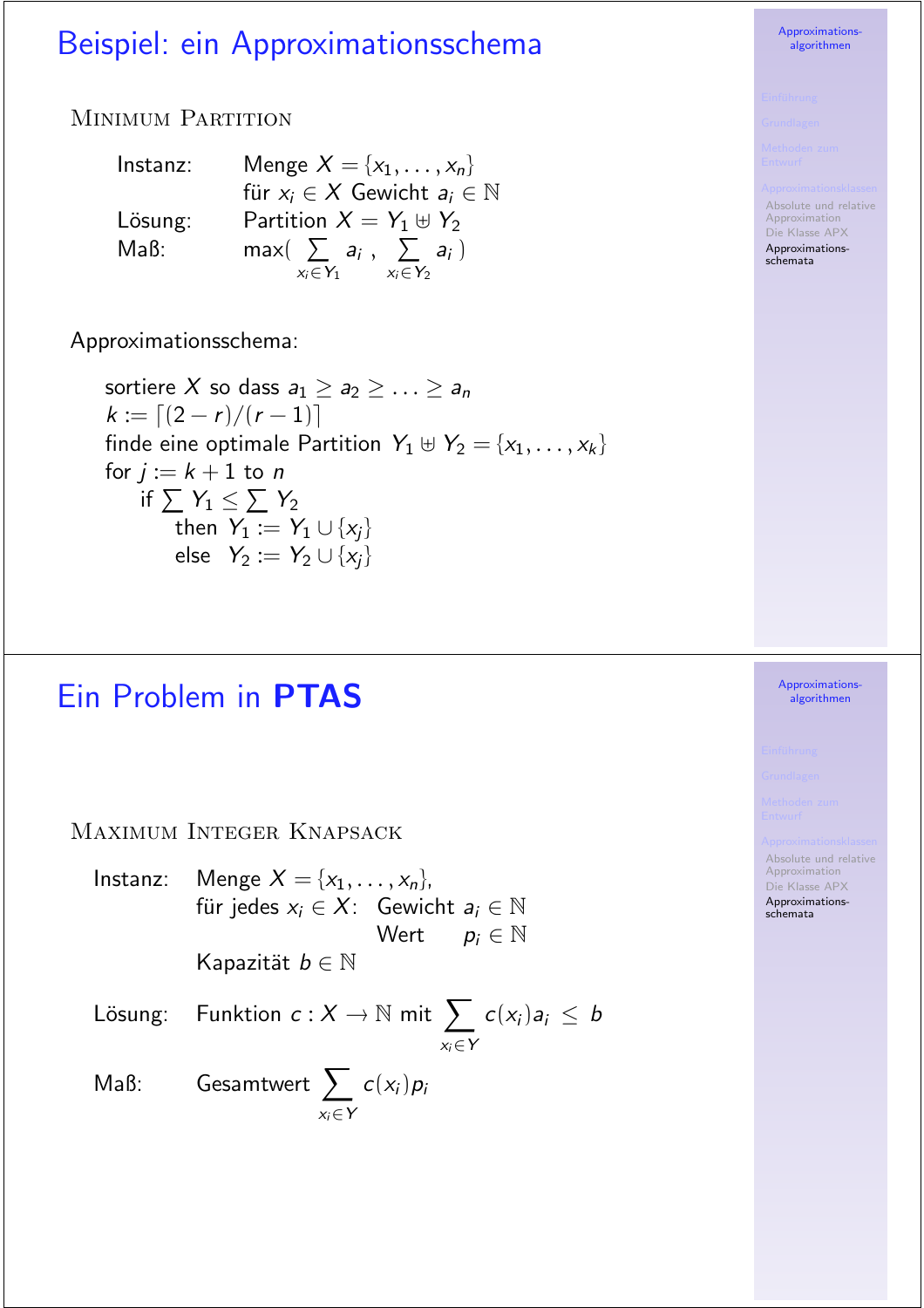# Approximationsschema für INTEGER **KNAPSACK**

sortiere X so dass  $p_1 > p_2 > ... > p_n$  $c := \vec{0}$  $\delta := \lceil \frac{1}{(r-1)} \rceil$ for all f with  $\sum f(x_i) \leq \delta$  and  $\sum f(x_i)a_i \leq b$  $k := \max_i f(x_i) > 0$  $b_k := b - \sum f(x_i) a_i$ sei  $x_m \in \{x_k, \ldots, x_n\}$  mit  $\frac{p_m}{q_m}$  maximal  $f(x_m) := f(x_m) + \lfloor \frac{b_k}{a_m} \rfloor$ if  $\sum f(x_i)p_i \geq \sum c(x_i)p_i$  then  $c = f$ 

## **APX versus PTAS**

Lückentechnik: Sei Q NP-vollständig und  $P \in \textbf{NPO}$ . Wenn es Funktionen  $f: I_Q \to I_P$  und  $c: I_Q \to \mathbb{N}$  in FP gibt mit

> $m^*(f(x)) \leq c(x)$ für  $x \in Y_Q$  $m^*(f(x)) \ge c(x)(1+G)$ für  $x \in N_Q$

für ein  $G > 0$ , dann ist P nicht r-approximierbar für  $r < 1 + G$ .

#### Satz

Falls  $P \neq NP$ , dann ist MINIMUM BIN PACKING nicht in PTAS.

 $P \neq NP \implies PO \subseteq PTAS \subseteq APX \subseteq NPO$ 

**Approximations** algorithmen

Absolute und relative Approximation Die Klasse APX Approximationsschemata

> Approximationsalgorithmen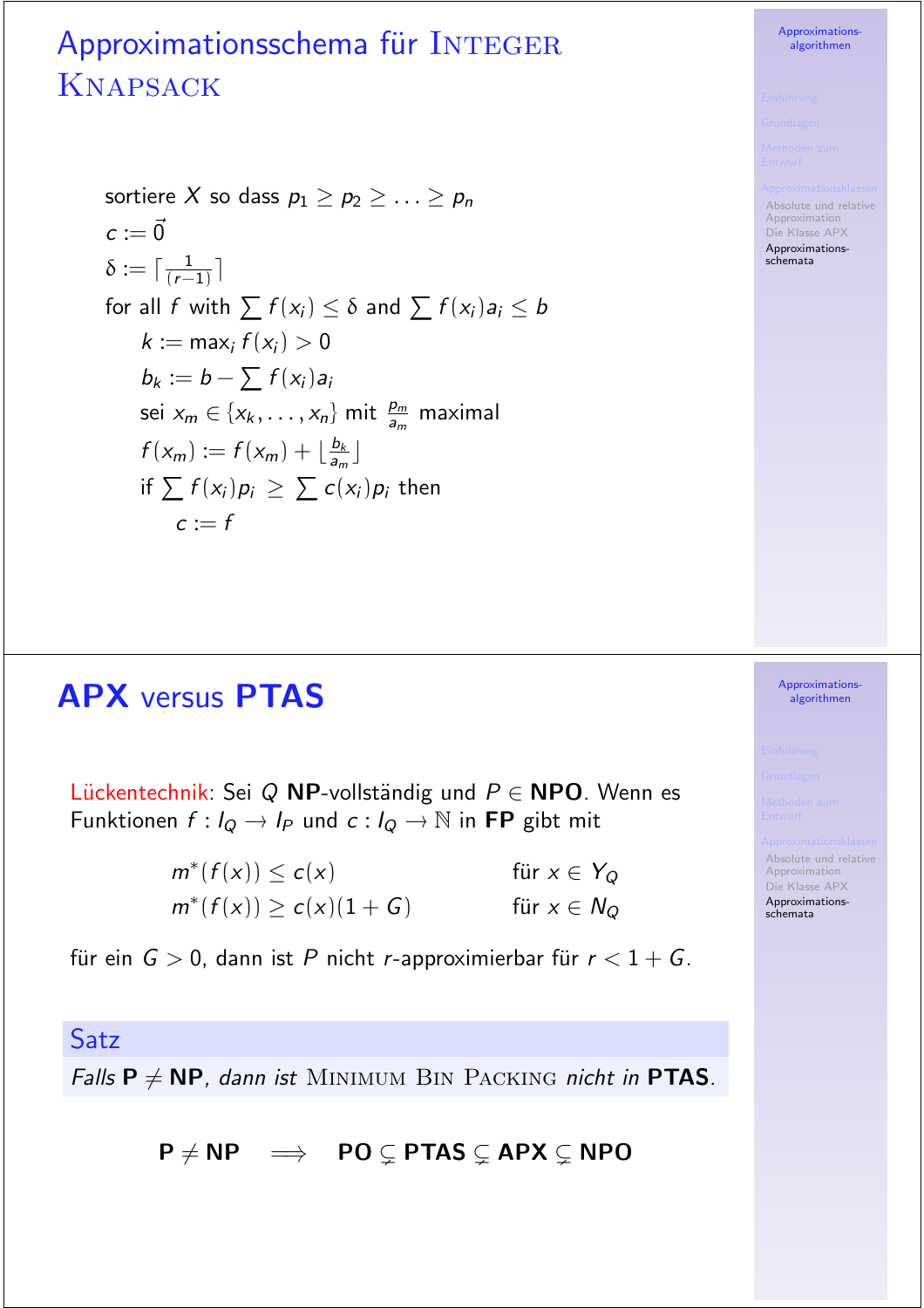## Volle Approximationsschemata

Definition: Ein volles Approximationsschema für  $P$  ist ein Algorithmus A mit

- Eingabe:  $x \in I_P$  und  $1 < r \in \mathbb{Q}$
- Ausgabe:  $A(x, r) \in S_P(x)$
- Performanz:  $R(x, A(x, r)) < r$
- laufzeit polynomiell in x und  $\frac{1}{r-1}$ r−1

FPTAS ist die Klasse aller Optimierungsprobleme in NPO, für die es ein volles Approximationsschema gibt.

### $PO \subseteq FPTAS \subseteq PTAS \subseteq APX \subseteq NPO$

FPTAS enthält NP-schwere Probleme (z.B. MAXIMUM KNAPSACK):

 $P \neq NP \implies PO \subseteq FPTAS$ 

## **FPTAS vs. PTAS**

Definition: Ein Problem  $P \in \textbf{NPO}$  ist beschränkt, falls es ein Polynom  $p$  gibt mit:

für alle  $x \in I_P$  und  $y \in S_P(x)$  ist  $m(x, y) \leq p(|x|)$ .

#### **Satz**

Falls  $P \neq NP$ , ist kein beschränktes NP-schweres Optimierungsproblem in FPTAS.

Es gibt NP-schwere, beschränkte Probleme in PTAS, **z.B. MAXIMUM PLANAR INDEPENDENT SET:** 

 $P \neq NP \implies PO \subseteq FPTAS \subseteq PTAS \subseteq APX \subseteq NPO$ 

algorithmen

Approximations-

Absolute und relative Approximation Die Klasse APX Approximationsschemata

> Approximationsalgorithmen